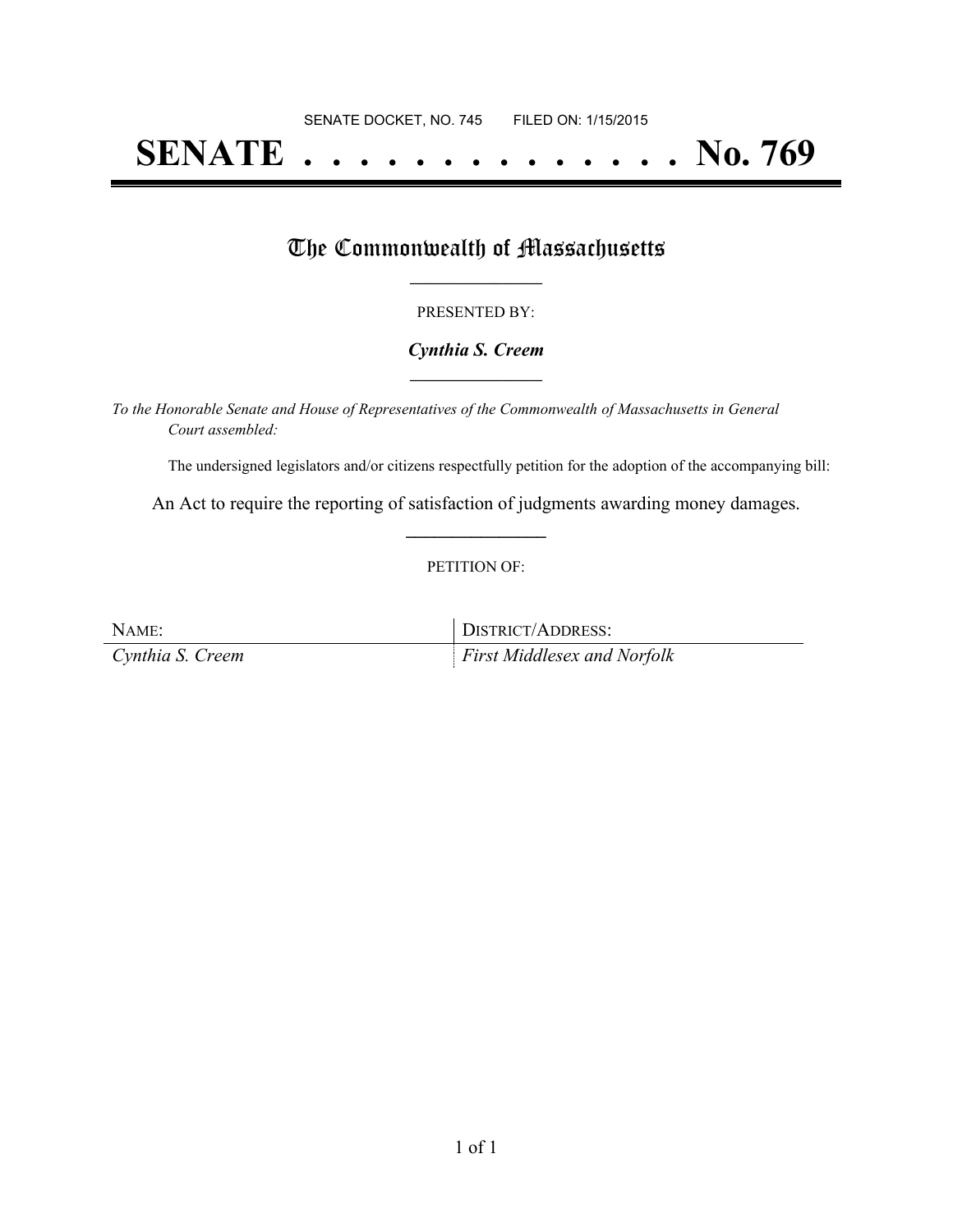# SENATE DOCKET, NO. 745 FILED ON: 1/15/2015 **SENATE . . . . . . . . . . . . . . No. 769**

By Ms. Creem, a petition (accompanied by bill, Senate, No. 769) of Cynthia S. Creem for legislation to require that judgements for money damages be reported. The Judiciary.

#### [SIMILAR MATTER FILED IN PREVIOUS SESSION SEE SENATE, NO. *707* OF 2013-2014.]

## The Commonwealth of Massachusetts

**In the One Hundred and Eighty-Ninth General Court (2015-2016) \_\_\_\_\_\_\_\_\_\_\_\_\_\_\_**

**\_\_\_\_\_\_\_\_\_\_\_\_\_\_\_**

An Act to require the reporting of satisfaction of judgments awarding money damages.

Be it enacted by the Senate and House of Representatives in General Court assembled, and by the authority *of the same, as follows:*

#### 1 SECTION 1. [Small claims.] Chapter 218 of the General Laws is hereby amended by

2 inserting after section 25, as appearing in the 2012 Official Edition, the following section:-

| 3 | Section 25A. Any party who obtains a judgment for money damages under the procedure               |
|---|---------------------------------------------------------------------------------------------------|
| 4 | shall, within 60 days after full satisfaction of such judgment, file a notice of satisfaction of  |
| 5 | judgment with the court that issued the judgment. Any party who fails to do so shall be liable to |
| 6 | the judgment debtor for any costs and attorneys fees awarded on motion in the court's discretion  |
| 7 | that were reasonably incurred in proving that the judgment was satisfied in full. This section    |
| 8 | shall not apply to a judgment that has been satisfied by levy of execution.                       |
| 9 | SECTION 2. [Civil cases.] Chapter 235 of the General Laws is hereby amended by                    |

10 inserting after section 13, as so appearing, the following section:-